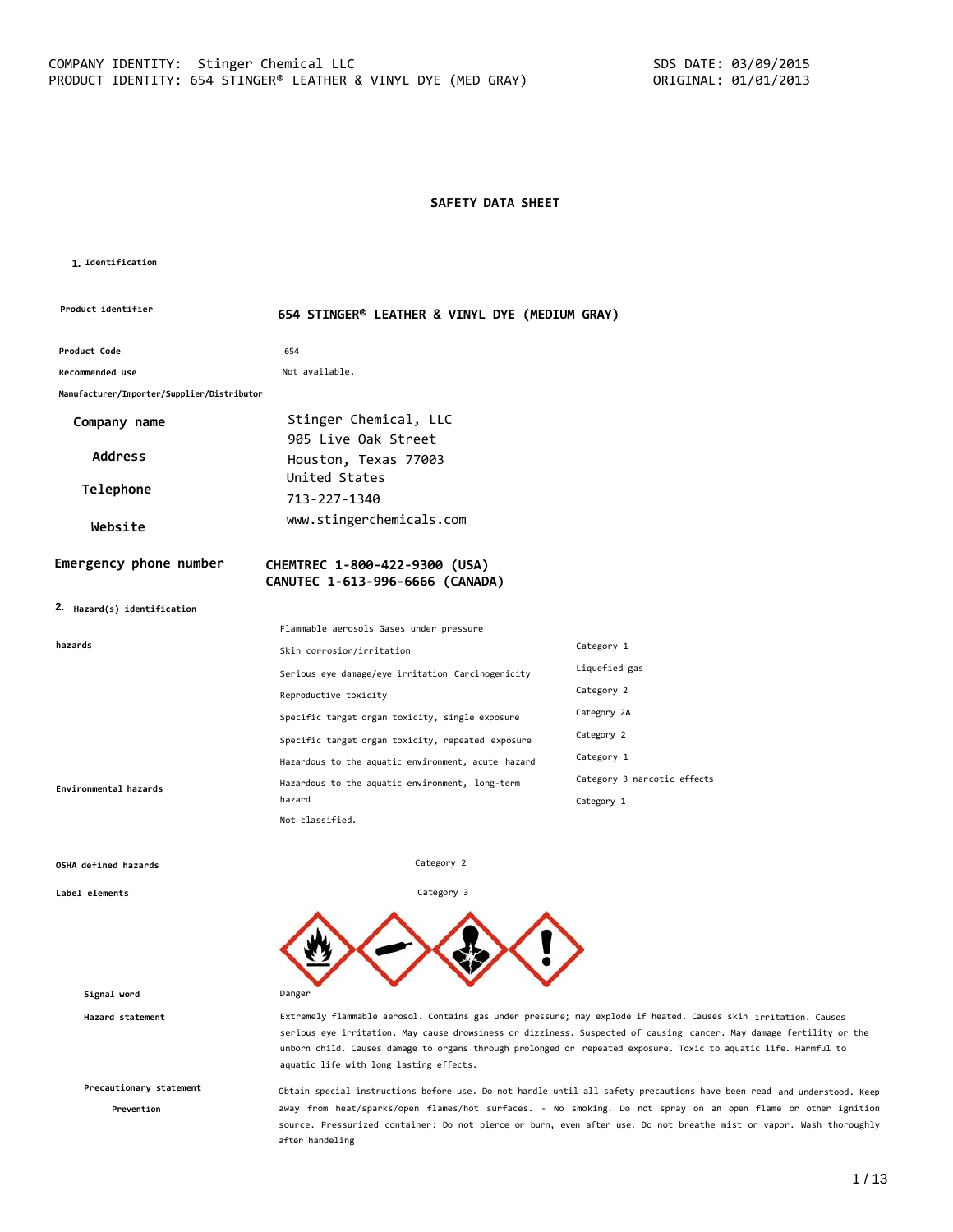| If on skin: Wash with plenty of water. If inhaled: Remove person to fresh air and keep comfortable for breathing. If<br>in eyes: Rinse cautiously with water for several minutes. Remove contact lenses, if present and easy to do. Continue<br>rinsing. If exposed or concerned: Get medical advice/attention. Call a poison center/doctor if you feel unwell. If<br>skin irritation occurs: Get medical advice/attention. If eye irritation persists: Get medical advice/attention. Take<br>off contaminated clothing and wash before reuse. |
|------------------------------------------------------------------------------------------------------------------------------------------------------------------------------------------------------------------------------------------------------------------------------------------------------------------------------------------------------------------------------------------------------------------------------------------------------------------------------------------------------------------------------------------------|
| Store in a well-ventilated place. Keep container tightly closed. Store locked up. Protect from sunlight. Store in<br>a well-ventilated place. Protect from sunlight. Do not expose to temperatures exceeding 50°C/122°F.                                                                                                                                                                                                                                                                                                                       |
| Dispose of contents/container in accordance with local/regional/national/international regulations.                                                                                                                                                                                                                                                                                                                                                                                                                                            |
| None known.                                                                                                                                                                                                                                                                                                                                                                                                                                                                                                                                    |
| 43.59% of the mixture consists of component(s) of unknown acute hazards to the aquatic environment. 43.59% of the<br>mixture consists of component(s) of unknown long-term hazards to the aquatic environment.                                                                                                                                                                                                                                                                                                                                 |
|                                                                                                                                                                                                                                                                                                                                                                                                                                                                                                                                                |

# **3. Composition/information on ingredients**

| Chemical name                             | Common name and synonyms | CAS number       | $\%$                 |
|-------------------------------------------|--------------------------|------------------|----------------------|
| ACETONE<br>$N-$                           |                          | $67 - 64 - 1$    | 40 to <50            |
| <b>BUTANE</b>                             |                          | $106 - 97 - 8$   | $10$ to $< 20$       |
| PROPANE                                   |                          | 74-98-6          | 10 to <20            |
| <b>TOLUENE</b>                            |                          | $108 - 88 - 3$   | 10 to <20            |
| METHYL ETHYL KETONE                       |                          | $78 - 93 - 3$    | 1 to < 5             |
| PROPYLENE GLYCOL METHYL ETHER ACETATE     |                          | $108 - 65 - 6$   | $1$ to $\leq 5$      |
| TITANIUM DIOXIDE XYLENE                   |                          | $13463 - 67 - 7$ | 1 to <5              |
| 1-METHYL-2-PYRROLIDONE<br>BUTYL<br>BENZYL |                          | 1330-20-7        | 1 to < 5             |
| PHTHALATE ETHYLBENZENE                    |                          | 872-50-4         | $0.1$ to $\langle 1$ |
|                                           |                          | $85 - 68 - 7$    | $0.1$ to $\langle 1$ |
|                                           |                          | 100-41-4         | $0.1$ to $\langle 1$ |
| Other components below reportable levels  |                          |                  | $5$ to $<$ 10        |

\*Designates that a specific chemical identity and/or percentage of composition has been withheld as a trade secret.

**4. First-aid measures**

| Inhalation                                                                               | Remove victim to fresh air and keep at rest in a position comfortable for breathing. Call a POISON CENTER or<br>doctor/physician if you feel unwell.                                                                                                                                                            |
|------------------------------------------------------------------------------------------|-----------------------------------------------------------------------------------------------------------------------------------------------------------------------------------------------------------------------------------------------------------------------------------------------------------------|
| Skin contact                                                                             | No adverse effects due to skin contact are expected. Remove contaminated clothing. Wash with plenty of soap and<br>water. If skin irritation occurs: Get medical advice/attention. Wash contaminated clothing before reuse.                                                                                     |
| Eye contact                                                                              | Immediately flush eyes with plenty of water for at least 15 minutes. Remove contact lenses, if present and easy to<br>do. Continue rinsing. Get medical attention if irritation develops and persists. No specific first aid measures<br>noted.                                                                 |
| Ingestion                                                                                | Not likely, due to the form of the product. In the unlikely event of swallowing contact a physician or poison control<br>center. Rinse mouth.                                                                                                                                                                   |
| Most important symptoms/effects, acute<br>and delayed<br>Indication of immediate medical | May cause drowsiness and dizziness. Headache. Nausea, vomiting. Severe eye irritation. Symptoms may include stinging,<br>tearing, redness, swelling, and blurred vision. Skin irritation. May cause redness and pain. Prolonged exposure may<br>cause chronic effects.                                          |
| attention and special treatment needed                                                   | Provide general supportive measures and treat symptomatically. Keep victim under observation. Symptoms may be delayed.                                                                                                                                                                                          |
| General information                                                                      | IF exposed or concerned: Get medical advice/attention. If you feel unwell, seek medical advice (show the label where<br>possible). Ensure that medical personnel are aware of the material(s) involved, and take precautions to protect<br>themselves. Show this safety data sheet to the doctor in attendance. |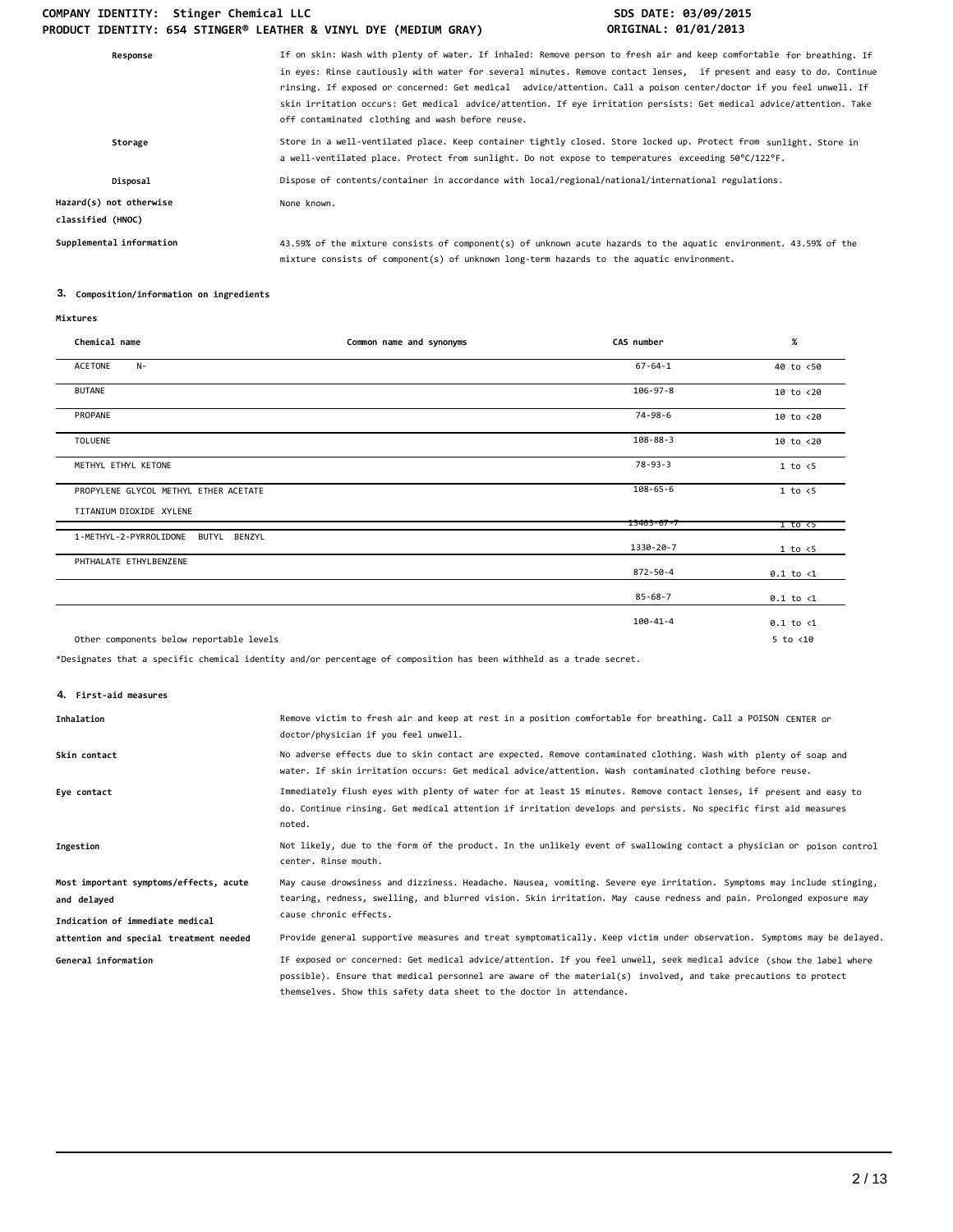|                                                                        | FRODOCT IDENTITI, OJ# JIINOER" EERTHER & VINTE DTE (MEDIOM ORAT)<br>VILLOLINAL, VI/VI/LOLJ                                                                                                                                                                                                                                                                                                                                                                                                                                                                                                                                                                                                                                                                                                                                                                                                                                                                                                                                                                                              |
|------------------------------------------------------------------------|-----------------------------------------------------------------------------------------------------------------------------------------------------------------------------------------------------------------------------------------------------------------------------------------------------------------------------------------------------------------------------------------------------------------------------------------------------------------------------------------------------------------------------------------------------------------------------------------------------------------------------------------------------------------------------------------------------------------------------------------------------------------------------------------------------------------------------------------------------------------------------------------------------------------------------------------------------------------------------------------------------------------------------------------------------------------------------------------|
| 5. Fire-fighting measures                                              |                                                                                                                                                                                                                                                                                                                                                                                                                                                                                                                                                                                                                                                                                                                                                                                                                                                                                                                                                                                                                                                                                         |
| Suitable extinguishing media                                           | Alcohol resistant foam. Water fog. Dry chemical powder. Carbon dioxide (CO2).                                                                                                                                                                                                                                                                                                                                                                                                                                                                                                                                                                                                                                                                                                                                                                                                                                                                                                                                                                                                           |
| Unsuitable extinguishing media                                         | Do not use water jet as an extinguisher, as this will spread the fire.                                                                                                                                                                                                                                                                                                                                                                                                                                                                                                                                                                                                                                                                                                                                                                                                                                                                                                                                                                                                                  |
| Specific hazards arising from the<br>chemical                          | Contents under pressure. Pressurized container may explode when exposed to heat or flame. During fire, gases hazardous<br>to health may be formed.                                                                                                                                                                                                                                                                                                                                                                                                                                                                                                                                                                                                                                                                                                                                                                                                                                                                                                                                      |
| Special protective equipment and<br>precautions for firefighters       | Firefighters must use standard protective equipment including flame retardant coat, helmet with face shield, gloves,<br>rubber boots, and in enclosed spaces, SCBA.                                                                                                                                                                                                                                                                                                                                                                                                                                                                                                                                                                                                                                                                                                                                                                                                                                                                                                                     |
| Fire fighting<br>equipment/instructions                                | In case of fire: Stop leak if safe to do so. Do not move cargo or vehicle if cargo has been exposed to heat. Move<br>containers from fire area if you can do so without risk. Containers should be cooled with water to prevent vapor<br>pressure build up. For massive fire in cargo area, use unmanned hose holder or monitor nozzles, if possible. If not,<br>withdraw and let fire burn out.                                                                                                                                                                                                                                                                                                                                                                                                                                                                                                                                                                                                                                                                                        |
| Specific methods                                                       | Use standard firefighting procedures and consider the hazards of other involved materials. Move containers from fire<br>area if you can do so without risk. In the event of fire and/or explosion do not breathe fumes.                                                                                                                                                                                                                                                                                                                                                                                                                                                                                                                                                                                                                                                                                                                                                                                                                                                                 |
| General fire hazards                                                   | Extremely flammable aerosol. Contents under pressure. Pressurized container may explode when exposed to heat or flame.                                                                                                                                                                                                                                                                                                                                                                                                                                                                                                                                                                                                                                                                                                                                                                                                                                                                                                                                                                  |
| 6. Accidental release measures                                         |                                                                                                                                                                                                                                                                                                                                                                                                                                                                                                                                                                                                                                                                                                                                                                                                                                                                                                                                                                                                                                                                                         |
| Personal precautions, protective<br>equipment and emergency procedures | Keep unnecessary personnel away. Keep people away from and upwind of spill/leak. Keep out of low areas. Many gases are<br>heavier than air and will spread along ground and collect in low or confined areas (sewers, basements, tanks). Wear<br>appropriate protective equipment and clothing during clean-up. Do not breathe mist or vapor. Emergency personnel need<br>self-contained breathing equipment. Do not touch damaged containers or spilled material unless wearing appropriate<br>protective clothing. Ventilate closed spaces before entering them. Local authorities should be advised if significant<br>spillages cannot be contained. For personal protection, see section 8 of the SDS.                                                                                                                                                                                                                                                                                                                                                                              |
| Methods and materials for containment<br>and cleaning up               | Refer to attached safety data sheets and/or instructions for use. Eliminate all ignition sources (no smoking, flares,<br>sparks, or flames in immediate area). Keep combustibles (wood, paper, oil, etc.) away from spilled material. Stop leak<br>if you can do so without risk. Move the cylinder to a safe and open area if the leak is irreparable. Isolate area until<br>gas has dispersed. Cover with plastic sheet to prevent spreading. Absorb in vermiculite, dry sand or earth and place<br>into containers. Prevent product from entering drains. Following product recovery, flush area with water.                                                                                                                                                                                                                                                                                                                                                                                                                                                                         |
|                                                                        | Small Spills: Wipe up with absorbent material (e.g. cloth, fleece). Clean surface thoroughly to remove residual<br>contamination. For waste disposal, see section 13 of the SDS.                                                                                                                                                                                                                                                                                                                                                                                                                                                                                                                                                                                                                                                                                                                                                                                                                                                                                                        |
| Environmental precautions                                              | Avoid release to the environment. Prevent further leakage or spillage if safe to do so. Avoid discharge into<br>drains, water courses or onto the ground. Inform appropriate managerial or supervisory personnel of all<br>environmental releases.                                                                                                                                                                                                                                                                                                                                                                                                                                                                                                                                                                                                                                                                                                                                                                                                                                      |
| 7. Handling and storage                                                |                                                                                                                                                                                                                                                                                                                                                                                                                                                                                                                                                                                                                                                                                                                                                                                                                                                                                                                                                                                                                                                                                         |
| Precautions for safe handling                                          | Obtain special instructions before use. Do not handle until all safety precautions have been read and understood.<br>Pressurized container: Do not pierce or burn, even after use. Do not use if sprav button is missing or defective. Do<br>not spray on a naked flame or any other incandescent material. Do not smoke while using or until sprayed surface is<br>thoroughly dry. Do not cut, weld, solder, drill, grind, or expose containers to heat, flame, sparks, or other sources<br>of ignition. All equipment used when handling the product must be grounded. Do not re-use empty containers. Do not<br>breathe mist or vapor. Avoid contact with eyes, skin, and clothing. Avoid prolonged exposure. When using, do not eat,<br>drink or smoke. Pregnant or breastfeeding women must not handle this product. Should be handled in closed systems, if<br>possible. Use only in well-ventilated areas. Wear appropriate personal protective equipment. Wash hands thoroughly after<br>handling. Avoid release to the environment. Observe good industrial hygiene practices. |
| Conditions for safe storage, including<br>any incompatibilities        | Level 3 Aerosol.                                                                                                                                                                                                                                                                                                                                                                                                                                                                                                                                                                                                                                                                                                                                                                                                                                                                                                                                                                                                                                                                        |
|                                                                        | Store locked up. Pressurized container. Protect from sunlight and do not expose to temperatures exceeding 50°C/122 °F.<br>Do not puncture, incinerate or crush. Do not handle or store near an open flame, heat or other sources of ignition.<br>This material can accumulate static charge which may cause spark and become an ignition source. Secure cylinders in an<br>upright position at all times, close all valves when not in use. Store in a well-ventilated place. Store away from<br>incompatible materials (see Section 10 of the SDS).                                                                                                                                                                                                                                                                                                                                                                                                                                                                                                                                    |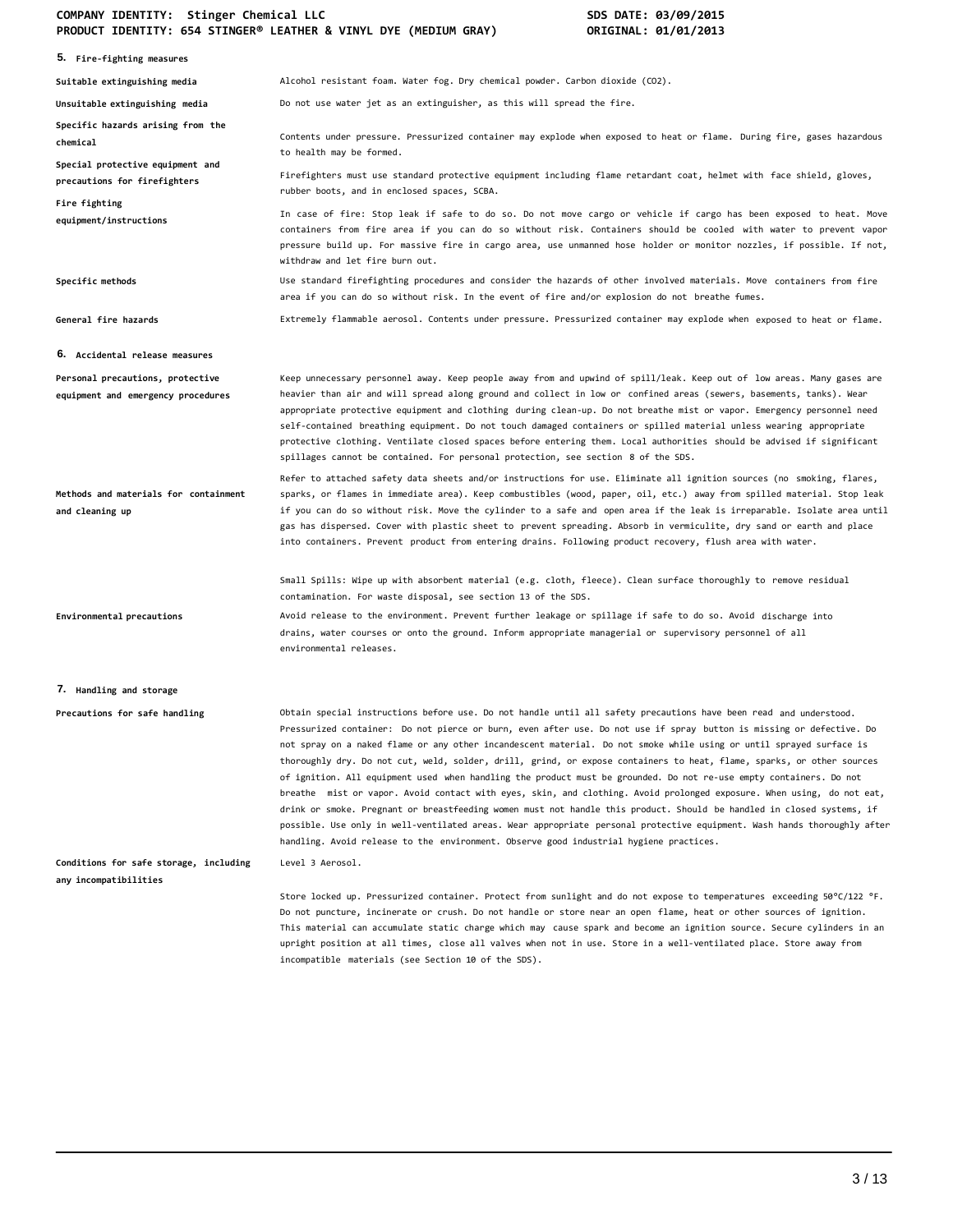#### **8. Exposure controls/personal protection**

### **Occupational exposure limits**

**US. OSHA Table Z-1 Limits for Air Contaminants (29 CFR 1910.1000)**

| Lomponents                                             | ı ype       | varue      | rorm        |
|--------------------------------------------------------|-------------|------------|-------------|
| ACETONE (CAS 67-64-1)                                  | PEL         | 2400 mg/m3 |             |
|                                                        |             |            |             |
|                                                        |             | 1000 ppm   |             |
| ETHYLBENZENE (CAS 100-41-4)                            | PEL         | 435 mg/m3  |             |
|                                                        |             |            |             |
|                                                        |             | 100 ppm    |             |
| METHYL ETHYL KETONE (CAS 78-93-                        | PEL         | 590 mg/m3  |             |
| 3)                                                     |             |            |             |
|                                                        |             | 200 ppm    |             |
| PROPANE (CAS 74-98-6)                                  | PEL         | 1800 mg/m3 |             |
|                                                        |             | 1000 ppm   |             |
| TITANIUM DIOXIDE (CAS 13463-67-                        | PEL         | 15 $mg/m3$ | Total dust. |
| 7)                                                     |             |            |             |
| XYLENE (CAS 1330-20-7)                                 | PEL         | 435 mg/m3  |             |
|                                                        |             | 100 ppm    |             |
| US. OSHA Table Z-2 (29 CFR 1910.1000)                  |             |            |             |
| Components                                             | Type        | Value      |             |
|                                                        |             |            |             |
| TOLUENE (CAS 108-88-3)                                 | Ceiling     | 300 ppm    |             |
|                                                        | TWA         | 200 ppm    |             |
|                                                        |             |            |             |
| US. ACGIH Threshold Limit Values                       |             |            |             |
| Components                                             | Type        | Value      |             |
| ACETONE (CAS 67-64-1)                                  | <b>STEL</b> | 750 ppm    |             |
|                                                        | TWA         | 500 ppm    |             |
| ETHYLBENZENE (CAS 100-41-4)                            | TWA         | 20 ppm     |             |
|                                                        |             |            |             |
| METHYL ETHYL KETONE (CAS 78-93-                        | <b>STEL</b> | 300 ppm    |             |
| 3)                                                     |             |            |             |
|                                                        | TWA         | 200 ppm    |             |
| N-BUTANE (CAS 106-97-8)                                | STEL        | 1000 ppm   |             |
|                                                        | TWA         |            |             |
| TITANIUM DIOXIDE (CAS 13463-67-                        |             | 10 mg/m3   |             |
| 7)                                                     | TWA         |            |             |
| TOLUENE (CAS 108-88-3)                                 |             | 20 ppm     |             |
| XYLENE (CAS 1330-20-7)                                 | STEL        | 150 ppm    |             |
|                                                        | TWA         | 100 ppm    |             |
| US. NIOSH: Pocket Guide to Chemical Hazards Components | Type        |            |             |
|                                                        |             | Value      |             |
|                                                        |             |            |             |
| ACETONE (CAS 67-64-1)                                  | TWA         | 590 mg/m3  |             |
|                                                        |             | 250 ppm    |             |
| ETHYLBENZENE (CAS 100-41-4)                            | STEL        | 545 mg/m3  |             |
|                                                        |             |            |             |
|                                                        |             | 125 ppm    |             |
|                                                        | TWA         | 435 mg/m3  |             |
| METHYL ETHYL KETONE (CAS 78-93-3)                      |             | 100 ppm    |             |
|                                                        | STEL        | 885 mg/m3  |             |
|                                                        |             |            |             |
|                                                        |             | 300 ppm    |             |
| N-BUTANE (CAS 106-97-8)                                | TWA         | 590 mg/m3  |             |
|                                                        |             | 200 ppm    |             |
| PROPANE (CAS 74-98-6)                                  |             |            |             |
|                                                        | <b>TWA</b>  | 1900 mg/m3 |             |
| TOLUENE (CAS 108-88-3)                                 |             | 800 ppm    |             |
|                                                        | TWA         | 1800 mg/m3 |             |
|                                                        |             | 1000 ppm   |             |
|                                                        | STEL        | 560 mg/m3  |             |
|                                                        |             | 150 ppm    |             |
|                                                        |             |            |             |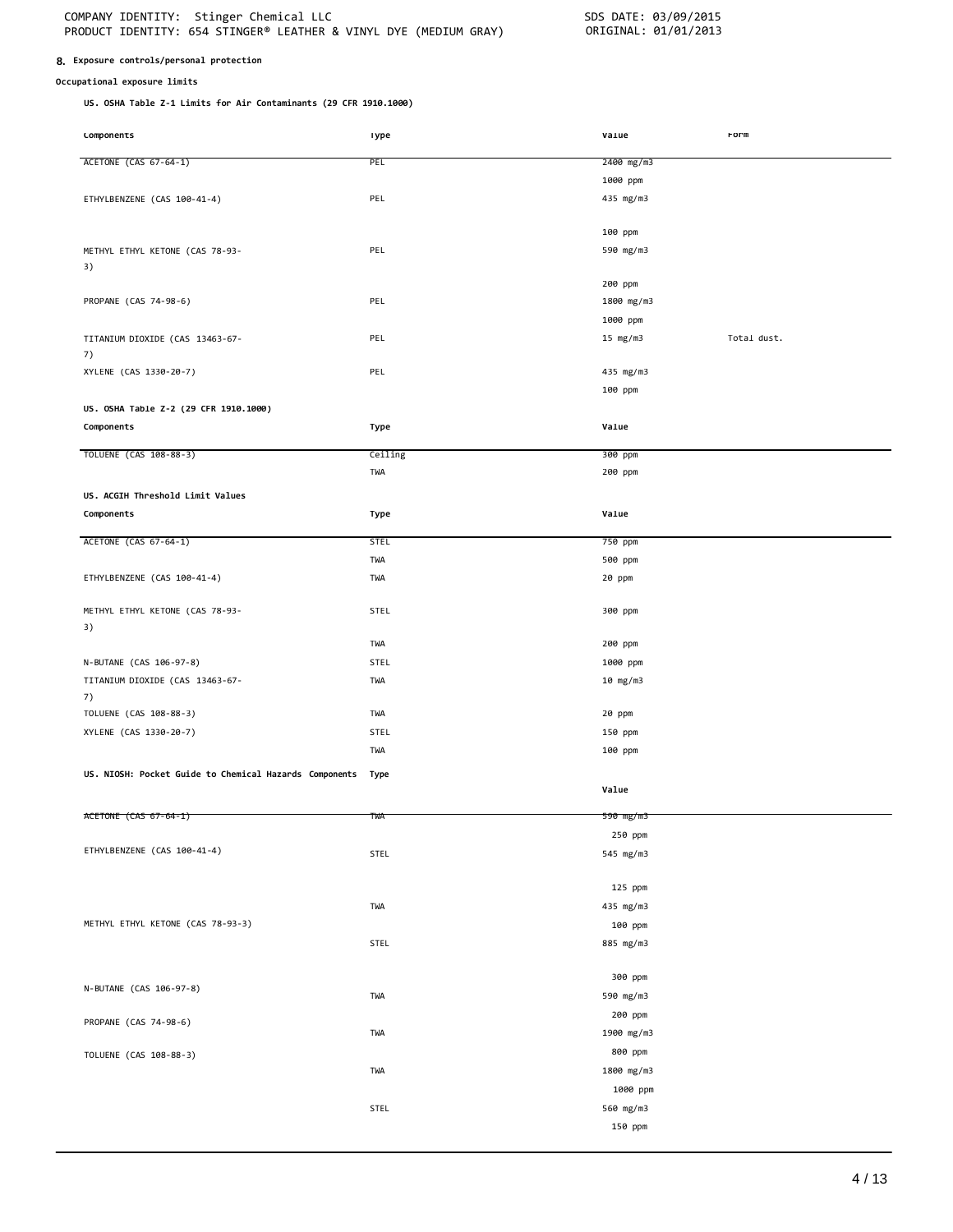| US. NIOSH: Pocket Guide to Chemical Hazards Components Type                    |                                               |                                                               |                                                                        |                                                                                                                                                                                                                                                                                                                                                                                                                                                                                      |
|--------------------------------------------------------------------------------|-----------------------------------------------|---------------------------------------------------------------|------------------------------------------------------------------------|--------------------------------------------------------------------------------------------------------------------------------------------------------------------------------------------------------------------------------------------------------------------------------------------------------------------------------------------------------------------------------------------------------------------------------------------------------------------------------------|
|                                                                                |                                               |                                                               |                                                                        | Value                                                                                                                                                                                                                                                                                                                                                                                                                                                                                |
| US. Workplace Environmental Exposure Level (WEEL) Guides Components            |                                               | Type                                                          |                                                                        | 100 ppm                                                                                                                                                                                                                                                                                                                                                                                                                                                                              |
|                                                                                |                                               |                                                               |                                                                        |                                                                                                                                                                                                                                                                                                                                                                                                                                                                                      |
|                                                                                |                                               |                                                               |                                                                        | Value                                                                                                                                                                                                                                                                                                                                                                                                                                                                                |
| 1-METHYL-2-PYRROLIDO NE (CAS 872-<br>$50-4)$                                   | TWA                                           |                                                               |                                                                        | 40 mg/m3                                                                                                                                                                                                                                                                                                                                                                                                                                                                             |
|                                                                                |                                               |                                                               |                                                                        | 10 ppm                                                                                                                                                                                                                                                                                                                                                                                                                                                                               |
| PROPYLENE GLYCOL METHYL ETHER<br>ACETATE (CAS 108-65-6)                        | TWA                                           |                                                               |                                                                        | 50 ppm                                                                                                                                                                                                                                                                                                                                                                                                                                                                               |
| Biological limit values                                                        |                                               |                                                               |                                                                        |                                                                                                                                                                                                                                                                                                                                                                                                                                                                                      |
| ACGIH Biological Exposure Indices<br>Components                                | Value                                         | Determinant                                                   | Specimen                                                               | Sampling Time                                                                                                                                                                                                                                                                                                                                                                                                                                                                        |
| 1-METHYL-2-PYRROLIDO 100 mg/l<br>NE (CAS 872-50-4)                             |                                               | 5-Hydroxy-N-m<br>ethyl-2-pyrrolidone                          | Urine                                                                  | *                                                                                                                                                                                                                                                                                                                                                                                                                                                                                    |
| ACETONE (CAS 67-64-1)                                                          | 50 mg/l                                       | Acetone                                                       | Urine                                                                  | $\ast$                                                                                                                                                                                                                                                                                                                                                                                                                                                                               |
| ETHYLBENZENE (CAS 100-41-4)                                                    | 0.15 g/g                                      | Sum of                                                        | Creatinine in                                                          |                                                                                                                                                                                                                                                                                                                                                                                                                                                                                      |
|                                                                                |                                               | mandelic acid and<br>phenylglyoxylic<br>acid                  | urine                                                                  |                                                                                                                                                                                                                                                                                                                                                                                                                                                                                      |
| METHYL ETHYL KETONE (CAS 78-93-                                                | 2 mg/l                                        | MEK                                                           | Urine                                                                  | $\ast$                                                                                                                                                                                                                                                                                                                                                                                                                                                                               |
| 3)<br>TOLUENE (CAS 108-88-3)                                                   | 0.3 mg/g                                      | o-Cresol, with                                                | Creatinine in                                                          | $\ast$                                                                                                                                                                                                                                                                                                                                                                                                                                                                               |
|                                                                                | $0.03$ mg/l                                   | hydrolysis<br>Toluene                                         | urine<br>Urine                                                         |                                                                                                                                                                                                                                                                                                                                                                                                                                                                                      |
|                                                                                | $0.02$ mg/l                                   | Toluene                                                       | <b>Blood</b>                                                           |                                                                                                                                                                                                                                                                                                                                                                                                                                                                                      |
| XYLENE (CAS 1330-20-7)                                                         | 1.5 g/g                                       | Methylhippuric<br>acids                                       | Creatinine in<br>urine                                                 |                                                                                                                                                                                                                                                                                                                                                                                                                                                                                      |
| * - For sampling details, please see the source document.                      |                                               |                                                               |                                                                        |                                                                                                                                                                                                                                                                                                                                                                                                                                                                                      |
| Exposure guidelines                                                            |                                               |                                                               |                                                                        |                                                                                                                                                                                                                                                                                                                                                                                                                                                                                      |
| US - California OELs: Skin designation                                         |                                               |                                                               |                                                                        |                                                                                                                                                                                                                                                                                                                                                                                                                                                                                      |
| PROPYLENE GLYCOL METHYL ETHER ACETATE (CAS 108-65-6)<br>TOLUENE (CAS 108-88-3) |                                               |                                                               | Can be absorbed through the skin.<br>Can be absorbed through the skin. |                                                                                                                                                                                                                                                                                                                                                                                                                                                                                      |
| US - Minnesota Haz Subs: Skin designation applies                              |                                               |                                                               |                                                                        |                                                                                                                                                                                                                                                                                                                                                                                                                                                                                      |
| TOLUENE (CAS 108-88-3)                                                         |                                               |                                                               | Skin designation applies.                                              |                                                                                                                                                                                                                                                                                                                                                                                                                                                                                      |
| US WEEL Guides: Skin designation                                               |                                               |                                                               |                                                                        |                                                                                                                                                                                                                                                                                                                                                                                                                                                                                      |
| 1-METHYL-2-PYRROLIDONE (CAS 872-50-4)                                          |                                               |                                                               | Can be absorbed through the skin.                                      |                                                                                                                                                                                                                                                                                                                                                                                                                                                                                      |
| Appropriate engineering controls                                               | product.                                      |                                                               |                                                                        | Good general ventilation (typically 10 air changes per hour) should be used. Ventilation rates should be matched to<br>conditions. If applicable, use process enclosures, local exhaust ventilation, or other engineering controls to<br>maintain airborne levels below recommended exposure limits. If exposure limits have not been established, maintain<br>airborne levels to an acceptable level. Eye wash facilities and emergency shower must be available when handling this |
| Individual protection measures, such as personal protective equipment          |                                               | Eye/face protection                                           | Wear                                                                   |                                                                                                                                                                                                                                                                                                                                                                                                                                                                                      |
| safety glasses with side shields (or goggles).                                 |                                               |                                                               |                                                                        |                                                                                                                                                                                                                                                                                                                                                                                                                                                                                      |
| Skin protection                                                                |                                               |                                                               |                                                                        |                                                                                                                                                                                                                                                                                                                                                                                                                                                                                      |
| Hand protection                                                                |                                               |                                                               |                                                                        | Wear appropriate chemical resistant gloves. Suitable gloves can be recommended by the glove supplier.                                                                                                                                                                                                                                                                                                                                                                                |
| Other                                                                          | Wear appropriate chemical resistant clothing. |                                                               |                                                                        |                                                                                                                                                                                                                                                                                                                                                                                                                                                                                      |
| Respiratory protection                                                         | respirator.                                   |                                                               |                                                                        | If permissible levels are exceeded use NIOSH mechanical filter / organic vapor cartridge or an air-supplied                                                                                                                                                                                                                                                                                                                                                                          |
| Thermal hazards                                                                |                                               | Wear appropriate thermal protective clothing, when necessary. |                                                                        |                                                                                                                                                                                                                                                                                                                                                                                                                                                                                      |
| General hygiene<br>considerations                                              |                                               |                                                               |                                                                        | When using do not smoke. Always observe good personal hygiene measures, such as washing after handling the material and<br>before eating, drinking, and/or smoking. Routinely wash work clothing and protective equipment to remove contaminants.                                                                                                                                                                                                                                    |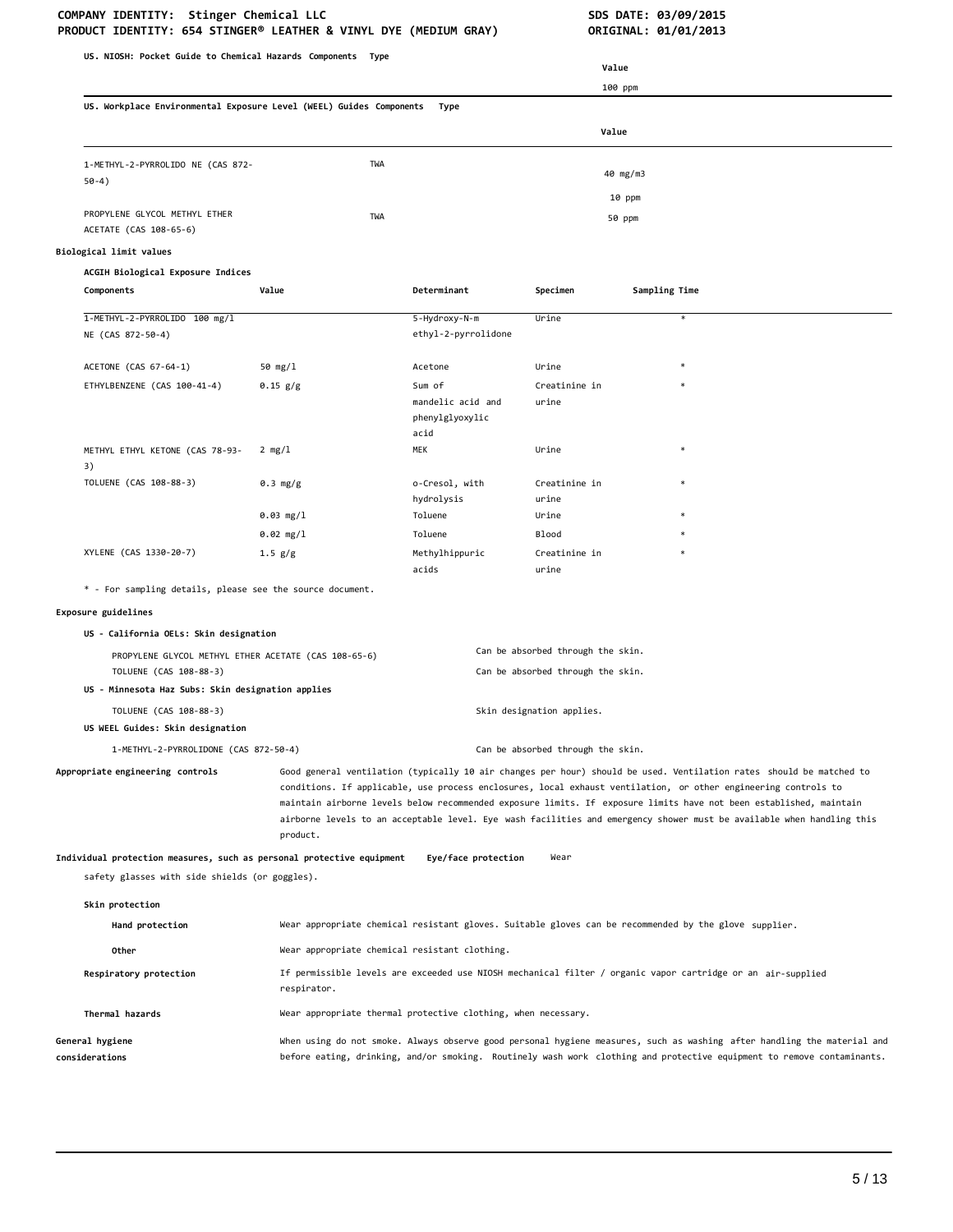# COMPANY IDENTITY: Stinger Chemical LLC<br>
PRODUCT IDENTITY: 654 STINGER® LEATHER & VINYL DYE (MEDIUM GRAY) **SDS DATE: 01/01/2013 PRODUCT IDENTITY: 654 STINGER® LEATHER & VINYL DYE (MEDIUM GRAY)**

| 9.<br>Physical and chemical properties       |                                                                                               |
|----------------------------------------------|-----------------------------------------------------------------------------------------------|
| Appearance                                   |                                                                                               |
| Physical state                               | Liquid.                                                                                       |
| Form                                         | Aerosol. Liquefied gas.                                                                       |
| Color                                        | Not available.                                                                                |
| 0dor                                         | Not available.                                                                                |
| Odor threshold                               | Not available.                                                                                |
| рH                                           | Not available.                                                                                |
| Melting point/freezing point                 | $-305.68$ °F ( $-187.6$ °C) estimated                                                         |
| Initial boiling point and boiling range      | $-43.78$ °F ( $-42.1$ °C) estimated                                                           |
| Flash point                                  | $-156.0$ °F ( $-104.4$ °C) estimated                                                          |
| Evaporation rate                             | Not available.                                                                                |
| Flammability (solid, gas)                    | Not applicable.                                                                               |
| Upper/lower flammability or explosive limits |                                                                                               |
| Flammability limit - lower<br>(%)            | 1.3 % estimated                                                                               |
| Flammability limit - upper (%)               | 12.8 % estimated                                                                              |
| Explosive limit - lower (%)                  | Not available.                                                                                |
| Explosive limit - upper (%)                  | Not available.                                                                                |
| Vapor pressure                               | 2304.83 hPa estimated                                                                         |
| Vapor density                                | Not available.                                                                                |
| Relative density                             | Not available.                                                                                |
| Solubility(ies)                              |                                                                                               |
| Solubility (water)                           | Not available.                                                                                |
| Partition coefficient (n-<br>octanol/water)  | Not available.                                                                                |
| Auto-ignition temperature                    | 550 °F (287.78 °C) estimated                                                                  |
| Decomposition temperature                    | Not available.                                                                                |
| Viscosity                                    | Not available.                                                                                |
| Other information                            |                                                                                               |
| Density                                      | 6.09 lbs/gal                                                                                  |
| Flammability class                           | Flammable IA estimated                                                                        |
| Heat of combustion (NFPA 30B)                | 30 kJ/g estimated                                                                             |
| Percent volatile                             | 90.41                                                                                         |
| Specific gravity                             | 0.73                                                                                          |
| VOC                                          | 348.119352 g/l Material                                                                       |
|                                              | 2.9051968 lbs/gal Material                                                                    |
|                                              | 4.8035687 lbs/gal Regulatory                                                                  |
|                                              | 575.594474 g/l Regulatory                                                                     |
| 10.<br>Stability and reactivity              |                                                                                               |
| Reactivity                                   | The product is stable and non-reactive under normal conditions of use, storage and transport. |
| Chemical stability                           | Material is stable under normal conditions.                                                   |
| Possibility of hazardous                     | Hazardous polymerization does not occur.                                                      |
| reactions                                    |                                                                                               |
| Conditions to avoid                          | Heat. Avoid temperatures exceeding the flash point. Contact with incompatible materials.      |
| Incompatible materials                       | Strong acids. Acids. Strong oxidizing agents. Nitrates. Halogens. Fluorine. Chlorine.         |
| Hazardous decomposition products             | No hazardous decomposition products are known.                                                |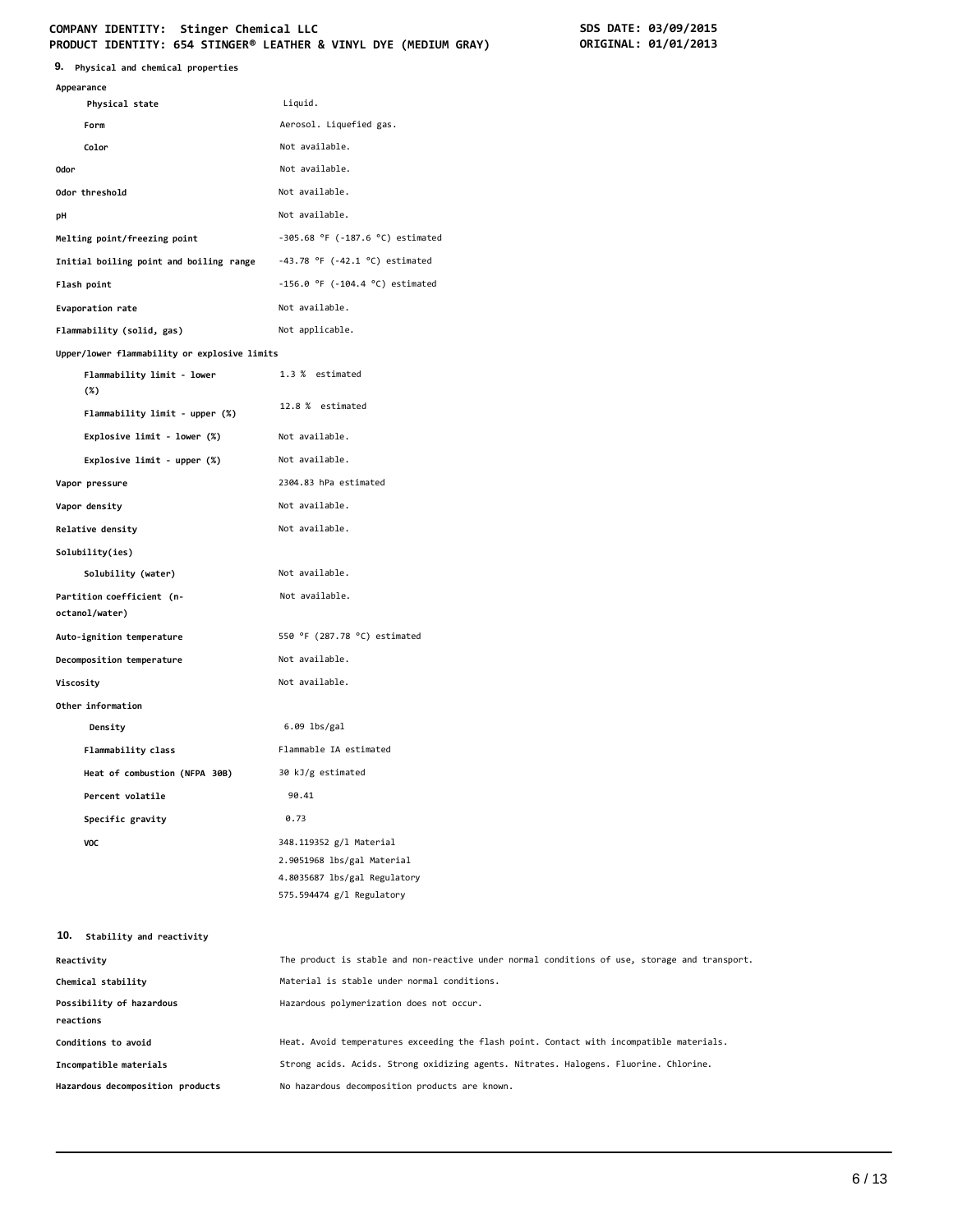| 11. | Toxicological information |  |
|-----|---------------------------|--|
|-----|---------------------------|--|

|                 | Information on likely routes of exposure                        |                                                                                                                                                                                                                       |                       |
|-----------------|-----------------------------------------------------------------|-----------------------------------------------------------------------------------------------------------------------------------------------------------------------------------------------------------------------|-----------------------|
|                 | Inhalation                                                      | May cause damage to organs through prolonged or repeated exposure by inhalation. May cause drowsiness and dizziness.<br>Headache. Nausea, vomiting. Prolonged inhalation may be harmful.                              |                       |
|                 | Skin contact                                                    | Causes skin irritation.                                                                                                                                                                                               |                       |
|                 | Eye contact                                                     | Causes serious eye irritation.                                                                                                                                                                                        |                       |
| Ingestion       |                                                                 | Expected to be a low ingestion hazard.                                                                                                                                                                                |                       |
| characteristics | Symptoms related to the physical,<br>chemical and toxicological | Headache. May cause drowsiness and dizziness. Nausea, vomiting. Severe eye irritation. Symptoms may include stinging,<br>tearing, redness, swelling, and blurred vision. Skin irritation. May cause redness and pain. |                       |
|                 | Information on toxicological effects                            |                                                                                                                                                                                                                       |                       |
| Acute toxicity  |                                                                 | Narcotic effects.                                                                                                                                                                                                     |                       |
| Components      |                                                                 | Species                                                                                                                                                                                                               | Test Results          |
|                 | 1-METHYL-2-PYRROLIDONE (CAS 872-50-4)                           |                                                                                                                                                                                                                       |                       |
|                 | Acute                                                           |                                                                                                                                                                                                                       |                       |
|                 | Dermal                                                          |                                                                                                                                                                                                                       |                       |
|                 | LD50                                                            | Rabbit                                                                                                                                                                                                                | 8000 mg/kg            |
|                 | Oral                                                            |                                                                                                                                                                                                                       |                       |
|                 | LD50                                                            | Mouse                                                                                                                                                                                                                 | 5130 mg/kg            |
|                 |                                                                 | Rat                                                                                                                                                                                                                   | 3914 mg/kg            |
|                 |                                                                 |                                                                                                                                                                                                                       | 4.2 ml/kg             |
|                 | ACETONE (CAS 67-64-1)                                           |                                                                                                                                                                                                                       |                       |
|                 | <b>Acute</b>                                                    |                                                                                                                                                                                                                       |                       |
|                 | <b>Dermal</b>                                                   |                                                                                                                                                                                                                       |                       |
|                 | LD50                                                            | Rabbit                                                                                                                                                                                                                | > 15800 mg/kg         |
|                 | <b>Inhalation</b><br><b>LC50</b>                                | Rat                                                                                                                                                                                                                   | 76 mg/l, 4 Hours      |
|                 | Oral                                                            |                                                                                                                                                                                                                       |                       |
|                 | LD50                                                            | Mouse                                                                                                                                                                                                                 | 3000 mg/kg            |
|                 | BUTYL BENZYL PHTHALATE (CAS 85-68-7)                            | Rat                                                                                                                                                                                                                   | 5800 mg/kg            |
|                 | Acute Dermal                                                    |                                                                                                                                                                                                                       |                       |
|                 | LD50                                                            | Mouse                                                                                                                                                                                                                 | 6700 mg/kg            |
|                 |                                                                 | Rat                                                                                                                                                                                                                   | 6700 mg/kg            |
|                 |                                                                 |                                                                                                                                                                                                                       |                       |
|                 | ETHYLBENZENE (CAS 100-41-4)<br>LD <sub>50</sub>                 | Rat                                                                                                                                                                                                                   | 13500 mg/kg           |
|                 | Acute                                                           |                                                                                                                                                                                                                       |                       |
|                 | Dermal                                                          | Rabbit                                                                                                                                                                                                                | 17800 mg/kg           |
|                 | LD50                                                            |                                                                                                                                                                                                                       |                       |
|                 | Oral<br>LD50                                                    | Rat                                                                                                                                                                                                                   | 3500 mg/kg            |
|                 | METHYL ETHYL KETONE (CAS 78-93-3)                               |                                                                                                                                                                                                                       |                       |
|                 | Acute Dermal                                                    |                                                                                                                                                                                                                       |                       |
|                 |                                                                 |                                                                                                                                                                                                                       |                       |
|                 | LD50                                                            | Rabbit                                                                                                                                                                                                                | > 8000 mg/kg          |
|                 | Inhalation                                                      |                                                                                                                                                                                                                       |                       |
|                 | L <sub>C</sub> 50                                               | Mouse                                                                                                                                                                                                                 | 11000 ppm, 45 Minutes |
|                 |                                                                 | Rat                                                                                                                                                                                                                   | 11700 ppm, 4 Hours    |
|                 |                                                                 |                                                                                                                                                                                                                       |                       |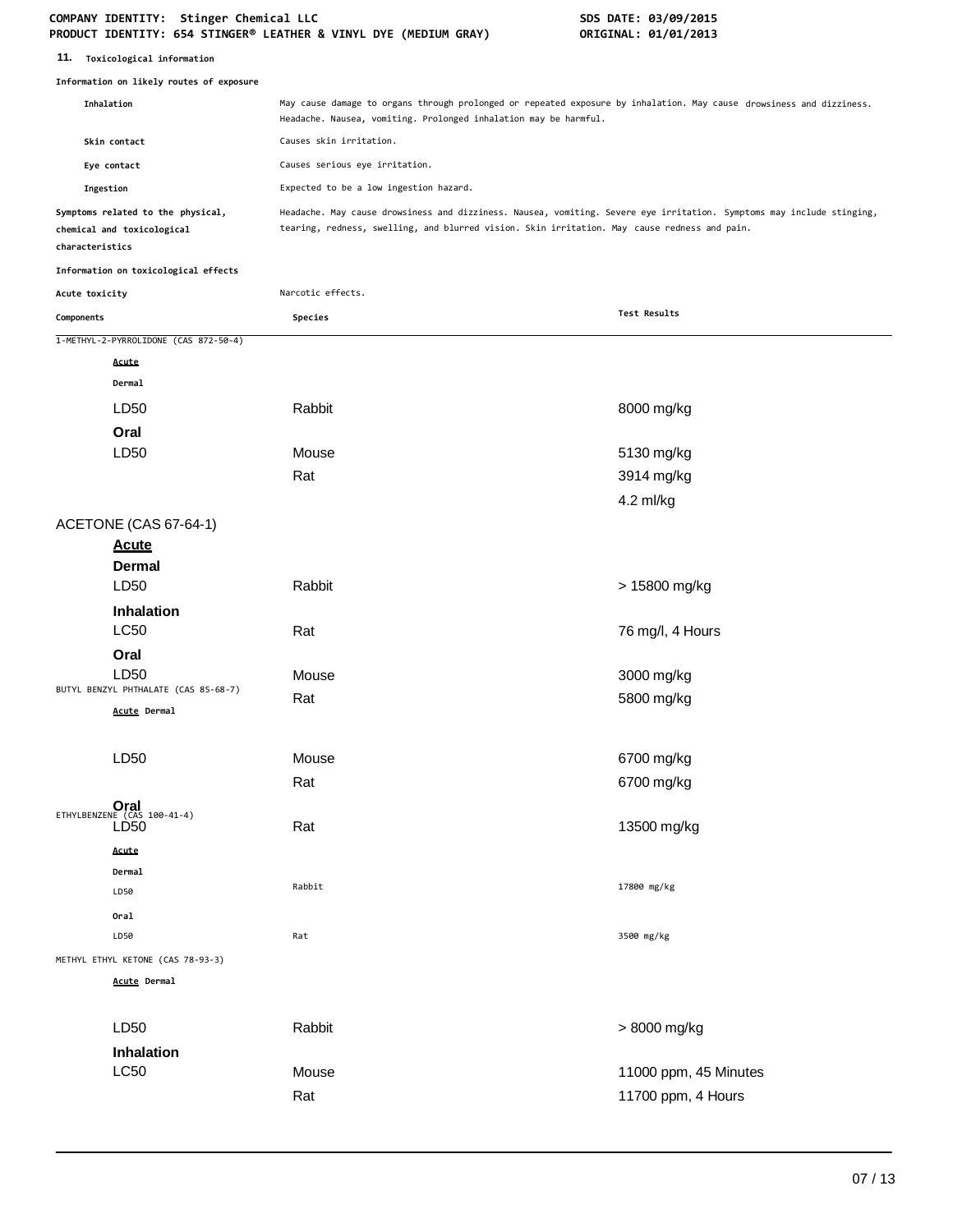# COMPANY IDENTITY: Stinger Chemical LLC **SDS DATE: 03/09/2015**

| Components                                             | Species                                                                      | Test Results                                                                                          |
|--------------------------------------------------------|------------------------------------------------------------------------------|-------------------------------------------------------------------------------------------------------|
| Oral                                                   |                                                                              |                                                                                                       |
| LD50                                                   | Mouse                                                                        | 670 mg/kg                                                                                             |
|                                                        | Rat                                                                          | 2300 - 3500 mg/kg                                                                                     |
| N-BUTANE (CAS 106-97-8)                                |                                                                              |                                                                                                       |
| <b>Acute Inhalation</b>                                |                                                                              |                                                                                                       |
| LC50                                                   | Mouse                                                                        | 680 mg/1, 2 Hours                                                                                     |
|                                                        | Rat                                                                          | 658 mg/l, 4 Hours                                                                                     |
| PROPANE (CAS 74-98-6)                                  |                                                                              |                                                                                                       |
| <b>Acute Inhalation</b>                                |                                                                              |                                                                                                       |
| LC50                                                   | Rat                                                                          | > 1442.847 mg/l, 15 Minutes                                                                           |
| TOLUENE (CAS 108-88-3)                                 |                                                                              |                                                                                                       |
| Acute Dermal                                           |                                                                              |                                                                                                       |
| LD50                                                   | Rabbit                                                                       | 12124 mg/kg                                                                                           |
|                                                        |                                                                              | 14.1 ml/kg                                                                                            |
| Inhalation                                             |                                                                              |                                                                                                       |
| LC50                                                   | Mouse                                                                        | 5320 ppm, 8 Hours                                                                                     |
|                                                        |                                                                              | 400 ppm, 24 Hours                                                                                     |
|                                                        | Rat                                                                          | 26700 ppm, 1 Hours                                                                                    |
|                                                        |                                                                              | 12200 ppm, 2 Hours                                                                                    |
|                                                        |                                                                              | 8000 ppm, 4 Hours                                                                                     |
|                                                        |                                                                              |                                                                                                       |
| Oral<br>LD50                                           | Rat                                                                          |                                                                                                       |
|                                                        |                                                                              | $2.6$ g/kg                                                                                            |
| XYLENE (CAS 1330-20-7)                                 |                                                                              |                                                                                                       |
| Acute                                                  |                                                                              |                                                                                                       |
| Dermal                                                 |                                                                              |                                                                                                       |
| LD50                                                   | Rabbit                                                                       | > 43 g/kg                                                                                             |
| Inhalation                                             |                                                                              |                                                                                                       |
| LC50                                                   | Mouse                                                                        | 3907 mg/l, 6 Hours                                                                                    |
|                                                        | Rat                                                                          | 6350 mg/l, 4 Hours                                                                                    |
| Oral                                                   |                                                                              |                                                                                                       |
| LD50                                                   | Mouse                                                                        | 1590 mg/kg                                                                                            |
|                                                        | Rat                                                                          | 3523 - 8600 mg/kg                                                                                     |
|                                                        |                                                                              |                                                                                                       |
|                                                        | * Estimates for product may be based on additional component data not shown. |                                                                                                       |
| Skin corrosion/irritation                              | Causes skin irritation.                                                      |                                                                                                       |
| Serious eye damage/eye<br>irritation                   | Causes serious eye irritation.                                               |                                                                                                       |
| Respiratory or skin sensitization                      |                                                                              |                                                                                                       |
| Respiratory sensitization                              | Not a respiratory sensitizer.                                                |                                                                                                       |
| Skin sensitization                                     | This product is not expected to cause skin sensitization.                    |                                                                                                       |
| Germ cell mutagenicity                                 | genotoxic.                                                                   | No data available to indicate product or any components present at greater than 0.1% are mutagenic or |
| Carcinogenicity                                        | Suspected of causing cancer.                                                 |                                                                                                       |
| IARC Monographs. Overall Evaluation of Carcinogenicity |                                                                              |                                                                                                       |
| BUTYL BENZYL PHTHALATE (CAS 85-68-7)                   |                                                                              | 3 Not classifiable as to carcinogenicity to humans.                                                   |
| ETHYLBENZENE (CAS 100-41-4)                            |                                                                              | 2B Possibly carcinogenic to humans.                                                                   |
| TITANIUM DIOXIDE (CAS 13463-67-7)                      |                                                                              | 2B Possibly carcinogenic to humans.                                                                   |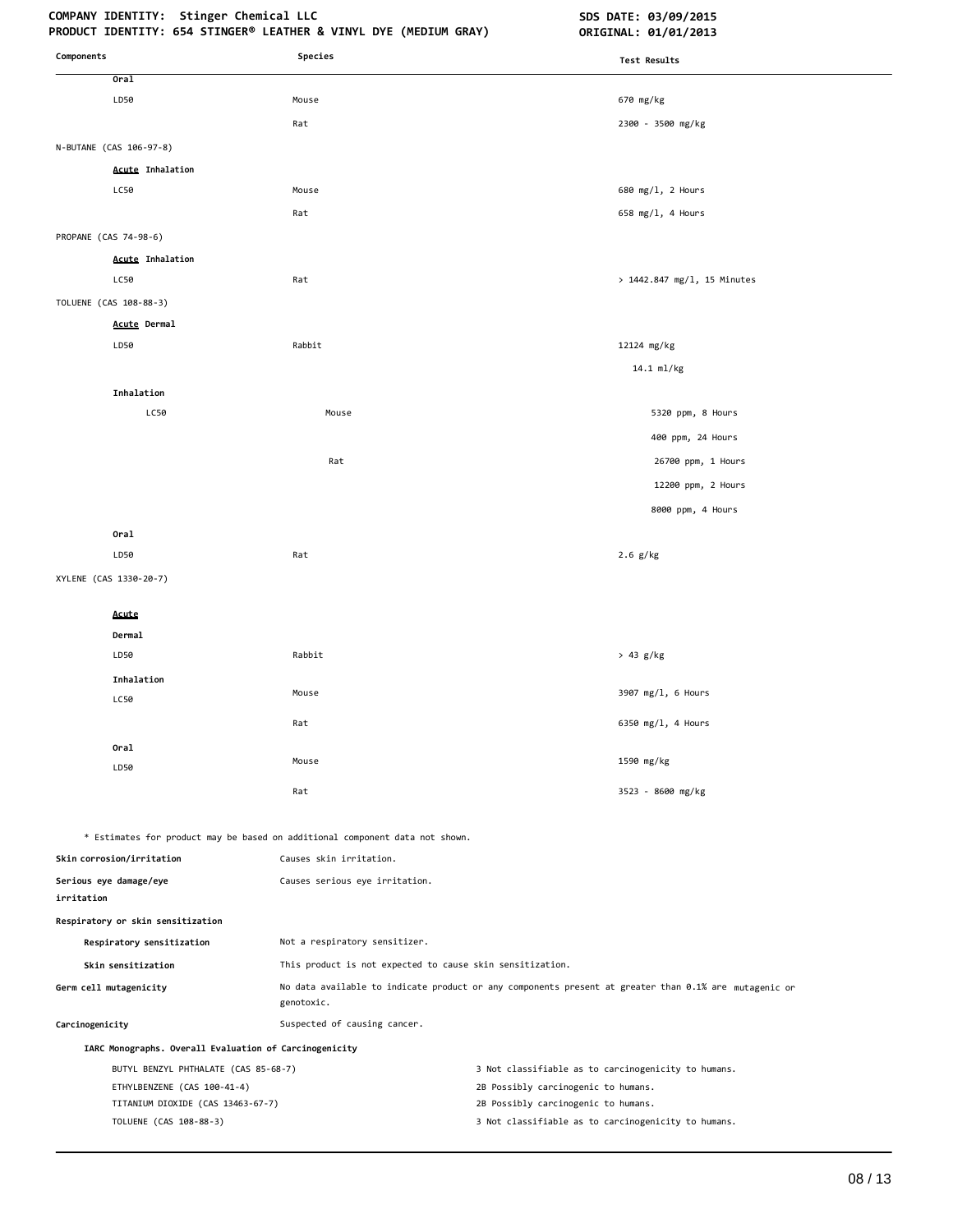| XYLENE (CAS 1330-20-7)<br>OSHA Specifically Regulated Substances (29 CFR 1910.1001-1050)<br>Not listed. | Not classifiable as a carcinogenic to humans.                                                                                                                    |
|---------------------------------------------------------------------------------------------------------|------------------------------------------------------------------------------------------------------------------------------------------------------------------|
| Reproductive toxicity                                                                                   | Components in this product have been shown to cause birth defects and reproductive disorders in laboratory animals.<br>May damage fertility or the unborn child. |
| Specific target organ toxicity - single<br>exposure                                                     | May cause drowsiness and dizziness.                                                                                                                              |
| Specific target organ toxicity -<br>repeated exposure                                                   | Causes damage to organs through prolonged or repeated exposure.                                                                                                  |
| Aspiration hazard                                                                                       | Not an aspiration hazard.                                                                                                                                        |
| Chronic effects                                                                                         | Causes damage to organs through prolonged or repeated exposure. Prolonged inhalation may be harmful. Prolonged<br>exposure may cause chronic effects.            |

# **12. Ecological information**

**Ecotoxicity** Toxic to aquatic life. Harmful to aquatic life with long lasting effects.

| Components                                                                   |      | Species                                                    | <b>Test Results</b>             |
|------------------------------------------------------------------------------|------|------------------------------------------------------------|---------------------------------|
| <b>ACETONE (CAS 67-64-1)</b>                                                 |      |                                                            |                                 |
| Aquatic                                                                      |      |                                                            |                                 |
| Crustacea                                                                    | EC50 | Water flea (Daphnia magna)                                 | 21.6 - 23.9 mg/l, 48 hours 4740 |
| Fish                                                                         | LC50 | Rainbow trout, donaldson trout<br>(Oncorhynchus mykiss)    | $-6330$ mg/l, 96 hours          |
| BUTYL BENZYL PHTHALATE (CAS 85-68-7)                                         |      |                                                            |                                 |
| Aquatic                                                                      |      |                                                            |                                 |
| Crustacea                                                                    | EC50 | Water flea (Daphnia magna)                                 | $> 0.96$ mg/l, 48 hours         |
| Fish                                                                         | LC50 | Shiner perch (Cymatogaster aggregata)                      | $0.47 - 0.56$ mg/l, 96 hours    |
| ETHYLBENZENE (CAS 100-41-4)                                                  |      |                                                            |                                 |
| Aquatic                                                                      |      |                                                            |                                 |
| Crustacea                                                                    | EC50 | Water flea (Daphnia magna)                                 | $1.37 - 4.4$ mg/l, 48 hours     |
| Fish                                                                         | LC50 | Fathead minnow (Pimephales promelas)                       | 7.5 - 11 mg/l, 96 hours         |
| METHYL ETHYL KETONE (CAS 78-93-3)                                            |      |                                                            |                                 |
| Aquatic                                                                      |      |                                                            |                                 |
| Crustacea                                                                    | EC50 | Water flea (Daphnia magna)                                 | 4025 - 6440 mg/l, 48 hours      |
| Fish                                                                         | LC50 | Sheepshead minnow (Cyprinodon variegatus)                  | $> 400$ mg/l, 96 hours          |
| TITANIUM DIOXIDE (CAS 13463-67-7)                                            |      |                                                            |                                 |
| Aquatic                                                                      |      |                                                            |                                 |
| Crustacea Fish                                                               | EC50 | Water flea (Daphnia magna) Mummichog                       | $> 1000$ mg/l, 48 hours         |
| TOLUENE (CAS 108-88-3)                                                       | LC50 | (Fundulus heteroclitus)                                    | $> 1000$ mg/l, 96 hours         |
| Aquatic Crustacea                                                            |      |                                                            |                                 |
| Fish                                                                         |      |                                                            |                                 |
|                                                                              | EC50 | Water flea (Daphnia magna)                                 | $5.46 - 9.83$ mg/l, 48 hours    |
| XYLENE (CAS 1330-20-7)                                                       | LC50 | Coho salmon, silver salmon                                 | 8.11 mg/l, 96 hours             |
| Aquatic                                                                      |      | (Oncorhynchus kisutch)                                     |                                 |
| Fish                                                                         |      |                                                            |                                 |
|                                                                              | LC50 | Bluegill (Lepomis macrochirus)                             | 7.711 - 9.591 mg/l, 96 hours    |
| * Estimates for product may be based on additional component data not shown. |      |                                                            |                                 |
| Persistence and degradability                                                |      | No data is available on the degradability of this product. |                                 |
| Bioaccumulative potential                                                    |      |                                                            |                                 |
| Partition coefficient n-octanol / water (log Kow)<br>1-METHYL-2-PYRROLIDONE  |      | $-0.54$                                                    |                                 |
| <b>ACETONE</b>                                                               |      | $-0.24$                                                    |                                 |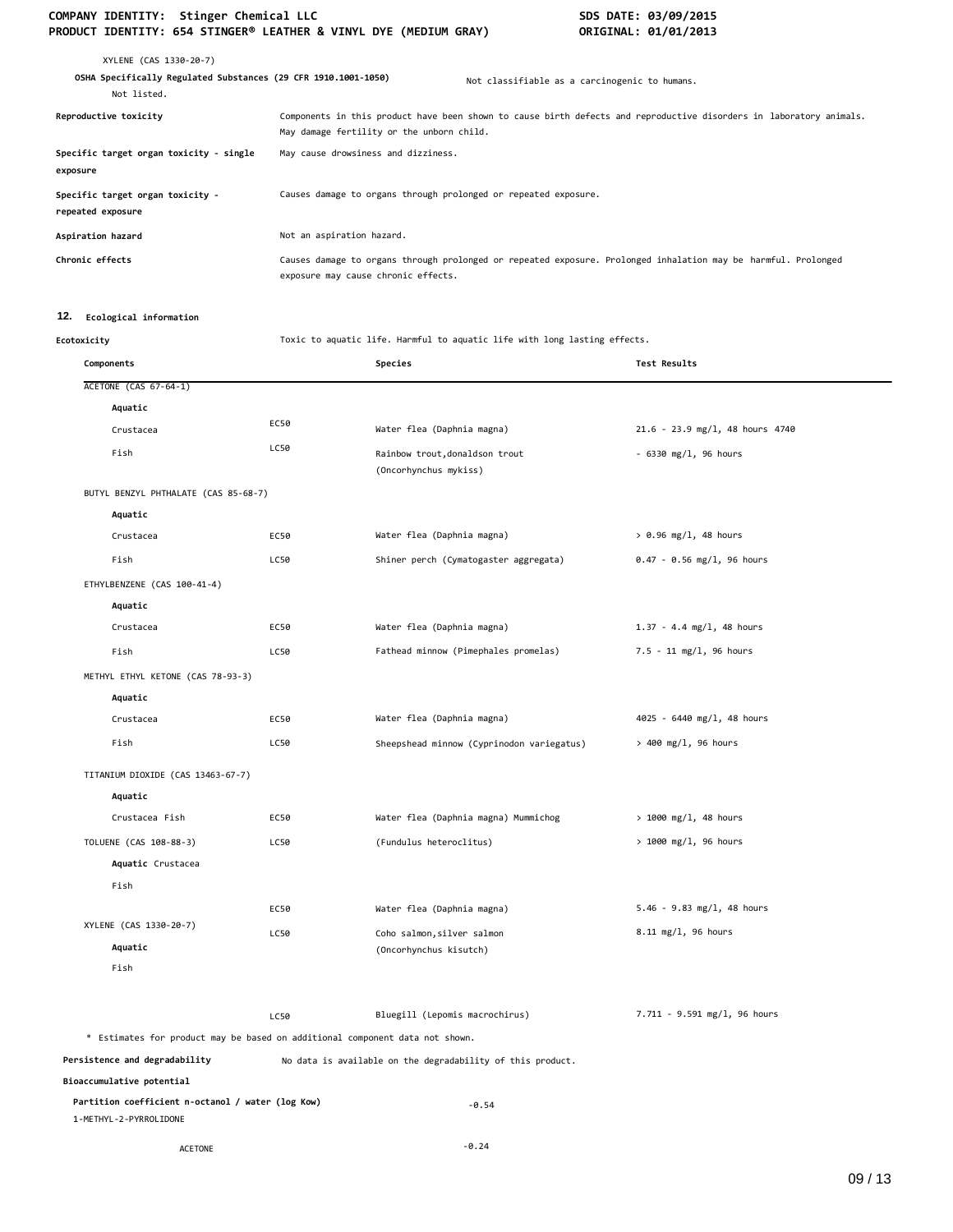|  | COMPANY IDENTITY: Stinger Chemical LLC                           |  |  |  |
|--|------------------------------------------------------------------|--|--|--|
|  | PRODUCT IDENTITY: 654 STINGER® LEATHER & VINYL DYE (MEDIUM GRAY) |  |  |  |

|                        | Partition coefficient n-octanol / water (log Kow) |                                                                                                                                                                                                                                                                                                                                                                                                                  |  |  |  |
|------------------------|---------------------------------------------------|------------------------------------------------------------------------------------------------------------------------------------------------------------------------------------------------------------------------------------------------------------------------------------------------------------------------------------------------------------------------------------------------------------------|--|--|--|
|                        | BUTYL BENZYL PHTHALATE                            | 4.91                                                                                                                                                                                                                                                                                                                                                                                                             |  |  |  |
|                        | ETHYLBENZENE                                      | 3.15                                                                                                                                                                                                                                                                                                                                                                                                             |  |  |  |
|                        | METHYL ETHYL KETONE                               | 0.29                                                                                                                                                                                                                                                                                                                                                                                                             |  |  |  |
|                        | N-BUTANE                                          | 2.89                                                                                                                                                                                                                                                                                                                                                                                                             |  |  |  |
|                        | PROPANE                                           | 2.36                                                                                                                                                                                                                                                                                                                                                                                                             |  |  |  |
|                        | <b>TOLUENE</b>                                    | 2.73                                                                                                                                                                                                                                                                                                                                                                                                             |  |  |  |
|                        | XYLENE                                            | $3.12 - 3.2$                                                                                                                                                                                                                                                                                                                                                                                                     |  |  |  |
|                        | Mobility in soil                                  | No data available.                                                                                                                                                                                                                                                                                                                                                                                               |  |  |  |
|                        | Other adverse effects                             | No other adverse environmental effects (e.g. ozone depletion, photochemical ozone creation potential, endocrine<br>disruption, global warming potential) are expected from this component.                                                                                                                                                                                                                       |  |  |  |
| 13.                    | Disposal considerations                           |                                                                                                                                                                                                                                                                                                                                                                                                                  |  |  |  |
|                        | Disposal instructions                             | Collect and reclaim or dispose in sealed containers at licensed waste disposal site. Contents under pressure. Do<br>not puncture, incinerate or crush. Do not allow this material to drain into sewers/water supplies. Do not<br>contaminate ponds, waterways or ditches with chemical or used container. Dispose of contents/container in<br>accordance with local/regional/national/international regulations. |  |  |  |
|                        | Local disposal regulations                        | Dispose in accordance with all applicable regulations.                                                                                                                                                                                                                                                                                                                                                           |  |  |  |
|                        | Hazardous waste code                              | The waste code should be assigned in discussion between the user, the producer and the waste disposal company.                                                                                                                                                                                                                                                                                                   |  |  |  |
|                        | Waste from residues / unused products             | Dispose of in accordance with local regulations. Empty containers or liners may retain some product residues.<br>This material and its container must be disposed of in a safe manner (see: Disposal instructions).                                                                                                                                                                                              |  |  |  |
| Contaminated packaging |                                                   | Since emptied containers may retain product residue, follow label warnings even after container is emptied. Empty<br>containers should be taken to an approved waste handling site for recycling or disposal. Do not re-use empty<br>containers.                                                                                                                                                                 |  |  |  |
| 14.                    | Transport information                             |                                                                                                                                                                                                                                                                                                                                                                                                                  |  |  |  |
| DOT                    |                                                   |                                                                                                                                                                                                                                                                                                                                                                                                                  |  |  |  |
|                        | UN number                                         | <b>UN1950</b>                                                                                                                                                                                                                                                                                                                                                                                                    |  |  |  |
|                        | UN proper shipping name Transport                 | Aerosols, flammable, 2.1                                                                                                                                                                                                                                                                                                                                                                                         |  |  |  |
|                        | hazard class(es)                                  |                                                                                                                                                                                                                                                                                                                                                                                                                  |  |  |  |
|                        |                                                   | Not available.                                                                                                                                                                                                                                                                                                                                                                                                   |  |  |  |
|                        | Class Subsidiary                                  |                                                                                                                                                                                                                                                                                                                                                                                                                  |  |  |  |
|                        | risk                                              | Not applicable.                                                                                                                                                                                                                                                                                                                                                                                                  |  |  |  |
|                        | Packing group                                     |                                                                                                                                                                                                                                                                                                                                                                                                                  |  |  |  |
|                        |                                                   | Special precautions for user Read safety instructions, SDS and emergency procedures before handling.                                                                                                                                                                                                                                                                                                             |  |  |  |
| <b>IATA</b>            |                                                   |                                                                                                                                                                                                                                                                                                                                                                                                                  |  |  |  |
|                        | UN number                                         | UN1950                                                                                                                                                                                                                                                                                                                                                                                                           |  |  |  |
|                        | UN proper shipping name Transport                 | Aerosols, flammable, 2.1                                                                                                                                                                                                                                                                                                                                                                                         |  |  |  |
|                        | hazard class(es)                                  |                                                                                                                                                                                                                                                                                                                                                                                                                  |  |  |  |
|                        | Class Subsidiary                                  | Not available.                                                                                                                                                                                                                                                                                                                                                                                                   |  |  |  |
|                        | risk                                              |                                                                                                                                                                                                                                                                                                                                                                                                                  |  |  |  |
|                        | Packing group Environmental hazards               | Not applicable.                                                                                                                                                                                                                                                                                                                                                                                                  |  |  |  |
|                        |                                                   | No.                                                                                                                                                                                                                                                                                                                                                                                                              |  |  |  |
|                        | Other information                                 | Special precautions for user Read safety instructions, SDS and emergency procedures before handling.                                                                                                                                                                                                                                                                                                             |  |  |  |
|                        | Passenger and cargo<br>aircraft                   | Forbidden. Forbidden.                                                                                                                                                                                                                                                                                                                                                                                            |  |  |  |
|                        | Cargo aircraft only                               |                                                                                                                                                                                                                                                                                                                                                                                                                  |  |  |  |
| IMDG                   |                                                   |                                                                                                                                                                                                                                                                                                                                                                                                                  |  |  |  |
|                        | UN number                                         | <b>UN1950</b>                                                                                                                                                                                                                                                                                                                                                                                                    |  |  |  |
|                        | UN proper shipping name Transport                 | Aerosols, flammable, 2.1                                                                                                                                                                                                                                                                                                                                                                                         |  |  |  |
|                        | hazard class(es)                                  |                                                                                                                                                                                                                                                                                                                                                                                                                  |  |  |  |
|                        |                                                   | Not available.                                                                                                                                                                                                                                                                                                                                                                                                   |  |  |  |
|                        | Class Subsidiary                                  |                                                                                                                                                                                                                                                                                                                                                                                                                  |  |  |  |
|                        | risk                                              | Not applicable.                                                                                                                                                                                                                                                                                                                                                                                                  |  |  |  |
|                        | Packing group Environmental hazards               |                                                                                                                                                                                                                                                                                                                                                                                                                  |  |  |  |

Not available. **Special precautions for user** Read safety instructions, SDS and emergency procedures before handling.

No.

**Marine pollutant EmS**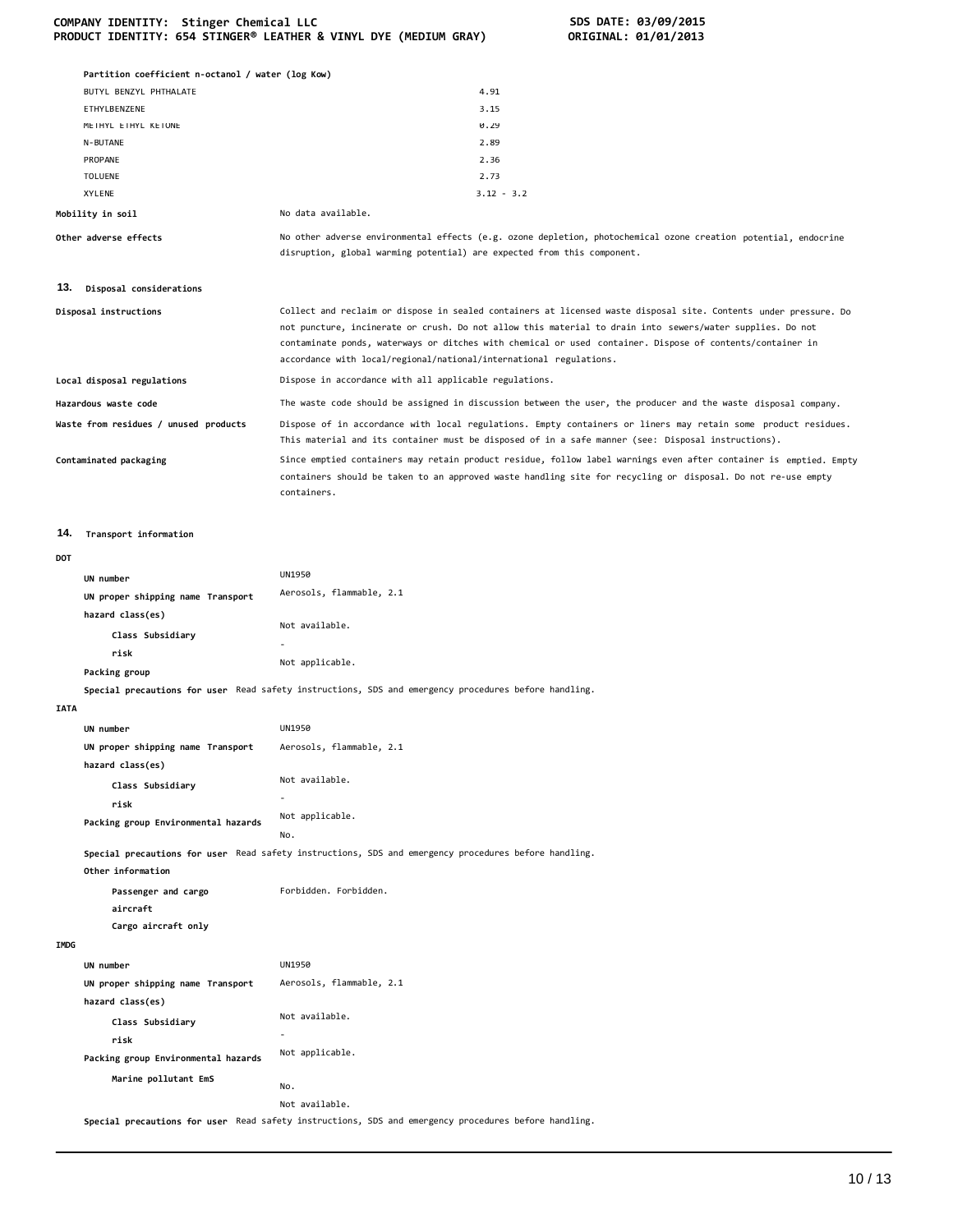**Transport in bulk according to Annex II** Not established. **of MARPOL 73/78 and the IBC Code**

# **15. Regulatory information**

| <b>19. Kegulatory Information</b>                                                |                                                                                                                                  |                        |                                                                                                     |
|----------------------------------------------------------------------------------|----------------------------------------------------------------------------------------------------------------------------------|------------------------|-----------------------------------------------------------------------------------------------------|
| US federal regulations                                                           | 1910.1200.                                                                                                                       |                        | This product is a "Hazardous Chemical" as defined by the OSHA Hazard Communication Standard, 29 CFR |
|                                                                                  | All components are on the U.S. EPA TSCA Inventory List.                                                                          |                        |                                                                                                     |
| TSCA Section 12(b) Export Notification (40 CFR 707, Subpt. D)                    |                                                                                                                                  |                        |                                                                                                     |
| Not regulated.                                                                   |                                                                                                                                  |                        |                                                                                                     |
| TSCA Chemical Action Plans, Chemicals of Concern                                 |                                                                                                                                  |                        |                                                                                                     |
| BUTYL BENZYL PHTHALATE (CAS 85-68-7)                                             |                                                                                                                                  | Phthalates Action Plan |                                                                                                     |
| CERCLA Hazardous Substance List (40 CFR 302.4)                                   |                                                                                                                                  |                        |                                                                                                     |
| ACETONE (CAS 67-64-1)                                                            |                                                                                                                                  | Listed.                |                                                                                                     |
| BUTYL BENZYL PHTHALATE (CAS 85-68-7)                                             |                                                                                                                                  | Listed.                |                                                                                                     |
| ETHYLBENZENE (CAS 100-41-4)                                                      |                                                                                                                                  | Listed.                |                                                                                                     |
| METHYL ETHYL KETONE (CAS 78-93-3)                                                |                                                                                                                                  | Listed.                |                                                                                                     |
| N-BUTANE (CAS 106-97-8)                                                          |                                                                                                                                  | Listed.                |                                                                                                     |
| PROPANE (CAS 74-98-6)                                                            |                                                                                                                                  | Listed.                |                                                                                                     |
| TOLUENE (CAS 108-88-3)                                                           |                                                                                                                                  | Listed.                |                                                                                                     |
| XYLENE (CAS 1330-20-7)                                                           |                                                                                                                                  | Listed.                |                                                                                                     |
| SARA 304 Emergency release notification                                          |                                                                                                                                  |                        |                                                                                                     |
| Not regulated.                                                                   |                                                                                                                                  |                        |                                                                                                     |
| OSHA Specifically Regulated Substances (29 CFR 1910.1001-1050)                   |                                                                                                                                  |                        |                                                                                                     |
| Not listed.                                                                      |                                                                                                                                  |                        |                                                                                                     |
| Superfund Amendments and Reauthorization Act of 1986 (SARA) Hazard categories    |                                                                                                                                  |                        |                                                                                                     |
|                                                                                  | Immediate Hazard - Yes                                                                                                           |                        |                                                                                                     |
|                                                                                  | Delayed Hazard - Yes                                                                                                             |                        |                                                                                                     |
|                                                                                  | Fire Hazard - Yes Pressure                                                                                                       |                        |                                                                                                     |
|                                                                                  | Hazard - No Reactivity Hazard -                                                                                                  |                        |                                                                                                     |
|                                                                                  | No                                                                                                                               |                        |                                                                                                     |
| SARA 302 Extremely hazardous substance                                           |                                                                                                                                  |                        |                                                                                                     |
| Not listed.                                                                      |                                                                                                                                  |                        |                                                                                                     |
| SARA 311/312 Hazardous                                                           | No                                                                                                                               |                        |                                                                                                     |
| chemical                                                                         |                                                                                                                                  |                        |                                                                                                     |
| SARA 313 (TRI reporting)                                                         |                                                                                                                                  |                        |                                                                                                     |
|                                                                                  |                                                                                                                                  |                        |                                                                                                     |
| Chemical name                                                                    |                                                                                                                                  | CAS number             | % by wt.                                                                                            |
| <b>TOLUENE</b>                                                                   |                                                                                                                                  | $108 - 88 - 3$         | 10 to <20                                                                                           |
| XYLENE                                                                           |                                                                                                                                  | 1330-20-7              | 1 to < 5                                                                                            |
| 1-METHYL-2-PYRROLIDONE<br>ETHYLBENZENE                                           |                                                                                                                                  | 872-50-4<br>100-41-4   | $0.1$ to $\langle 1$<br>$0.1$ to $\langle 1$                                                        |
| Other federal regulations                                                        |                                                                                                                                  |                        |                                                                                                     |
| Clean Air Act (CAA) Section 112 Hazardous Air Pollutants (HAPs) List             |                                                                                                                                  |                        |                                                                                                     |
| ETHYLBENZENE (CAS 100-41-4)                                                      |                                                                                                                                  |                        |                                                                                                     |
| TOLUENE (CAS 108-88-3)                                                           |                                                                                                                                  |                        |                                                                                                     |
| XYLENE (CAS 1330-20-7)                                                           |                                                                                                                                  |                        |                                                                                                     |
| Clean Air Act (CAA) Section 112(r) Accidental Release Prevention (40 CFR 68.130) |                                                                                                                                  |                        |                                                                                                     |
| N-BUTANE (CAS 106-97-8)                                                          |                                                                                                                                  |                        |                                                                                                     |
| PROPANE (CAS 74-98-6)                                                            |                                                                                                                                  |                        |                                                                                                     |
| Safe Drinking Water Act (SDWA)                                                   | Not regulated.                                                                                                                   |                        |                                                                                                     |
|                                                                                  |                                                                                                                                  |                        |                                                                                                     |
|                                                                                  | Drug Enforcement Administration (DEA). List 2, Essential Chemicals (21 CFR 1310.02(b) and 1310.04(f)(2) and Chemical Code Number |                        |                                                                                                     |

| ACETONE (CAS 67-64-1)                                                                          | 6532   |
|------------------------------------------------------------------------------------------------|--------|
| METHYL ETHYL KETONE (CAS 78-93-3)                                                              | 6714   |
| TOLUENE (CAS 108-88-3)                                                                         | 6594   |
| Drug Enforcement Administration (DEA). List 1 & 2 Exempt Chemical Mixtures (21 CFR 1310.12(c)) |        |
| ACETONE (CAS 67-64-1)                                                                          | 35 %WV |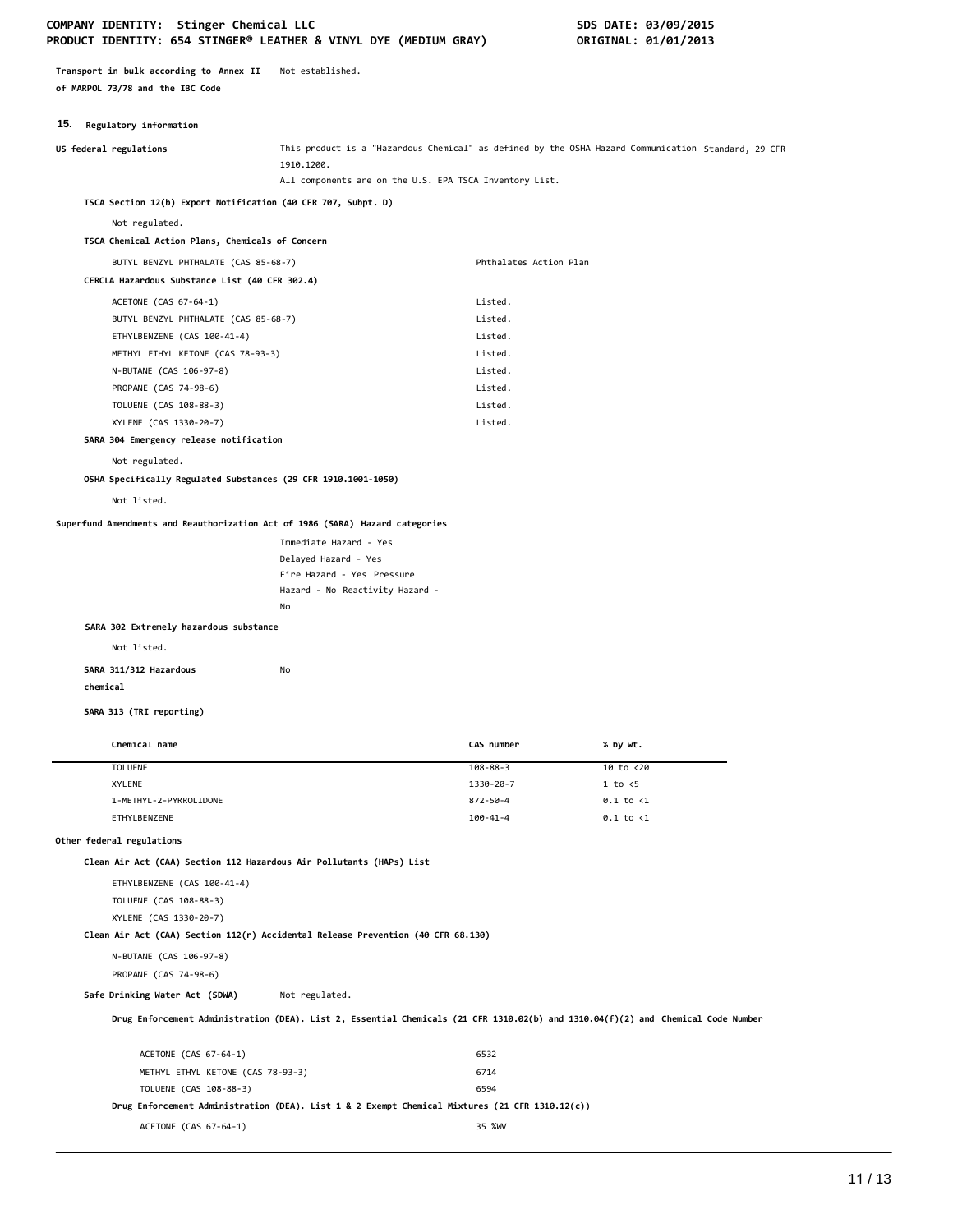|                      | COMPANY IDENTITY: Stinger Chemical LLC<br>PRODUCT IDENTITY: 654 STINGER® LEATHER & VINYL DYE (MEDIUM GRAY)                     |        | SDS DATE: 03/09/2015<br>ORIGINAL: 01/01/2013 |  |
|----------------------|--------------------------------------------------------------------------------------------------------------------------------|--------|----------------------------------------------|--|
|                      | METHYL ETHYL KETONE (CAS 78-93-3)                                                                                              | 35 %WV |                                              |  |
|                      | TOLUENE (CAS 108-88-3)                                                                                                         | 35 %WV |                                              |  |
|                      | DEA Exempt Chemical Mixtures Code Number                                                                                       |        |                                              |  |
|                      | ACETONE (CAS 67-64-1)                                                                                                          | 6532   |                                              |  |
|                      | METHYL ETHYL KETONE (CAS 78-93-3)                                                                                              | 6714   |                                              |  |
|                      | TOLUENE (CAS 108-88-3)                                                                                                         | 594    |                                              |  |
| US state regulations |                                                                                                                                |        |                                              |  |
|                      | US. California Controlled Substances. CA Department of Justice (California Health and Safety Code Section 11100)               |        |                                              |  |
|                      | Not listed.                                                                                                                    |        |                                              |  |
|                      | US. California. Candidate Chemicals List. Safer Consumer Products Regulations (Cal. Code Regs, tit. 22, 69502.3, subd. (a))    |        |                                              |  |
|                      | 1-METHYL-2-PYRROLIDONE (CAS 872-50-4)<br>ACETONE (CAS 67-64-1)                                                                 |        |                                              |  |
|                      | BUTYL BENZYL PHTHALATE (CAS 85-68-7) ETHYLBENZENE (CAS 100-<br>$41-4)$                                                         |        |                                              |  |
|                      | METHYL ETHYL KETONE (CAS 78-93-3) N-BUTANE (CAS<br>$106 - 97 - 8$ )                                                            |        |                                              |  |
|                      | TITANIUM DIOXIDE (CAS 13463-67-7) TOLUENE (CAS 108-                                                                            |        |                                              |  |
|                      | $88-3)$<br>XYLENE (CAS 1330-20-7)                                                                                              |        |                                              |  |
|                      | US. Massachusetts RTK - Substance List                                                                                         |        |                                              |  |
|                      | 1-METHYL-2-PYRROLIDONE (CAS 872-50-4)                                                                                          |        |                                              |  |
|                      | ACETONE (CAS 67-64-1)                                                                                                          |        |                                              |  |
|                      | BUTYL BENZYL PHTHALATE (CAS 85-68-7) ETHYLBENZENE (CAS 100-                                                                    |        |                                              |  |
|                      | $41-4)$                                                                                                                        |        |                                              |  |
|                      | METHYL ETHYL KETONE (CAS 78-93-3) N-BUTANE (CAS                                                                                |        |                                              |  |
|                      | $106 - 97 - 8$ )                                                                                                               |        |                                              |  |
|                      | PROPANE (CAS 74-98-6)                                                                                                          |        |                                              |  |
|                      | TITANIUM DIOXIDE (CAS 13463-67-7) TOLUENE (CAS 108-                                                                            |        |                                              |  |
|                      | $88-3)$<br>XYLENE (CAS 1330-20-7)                                                                                              |        |                                              |  |
|                      | US. New Jersey Worker and Community Right-to-Know Act                                                                          |        |                                              |  |
|                      |                                                                                                                                |        |                                              |  |
|                      | 1-METHYL-2-PYRROLIDONE (CAS 872-50-4)<br>ACETONE (CAS 67-64-1)                                                                 |        |                                              |  |
|                      | BUTYL BENZYL PHTHALATE (CAS 85-68-7) ETHYLBENZENE (CAS 100- 41-4)                                                              |        |                                              |  |
|                      | METHYL ETHYL KETONE (CAS 78-93-3) N-BUTANE (CAS 106-97-8)                                                                      |        |                                              |  |
|                      | PROPANE (CAS 74-98-6)                                                                                                          |        |                                              |  |
|                      | TITANIUM DIOXIDE (CAS 13463-67-7) TOLUENE (CAS 108-88-3)                                                                       |        |                                              |  |
|                      | XYLENE (CAS 1330-20-7)                                                                                                         |        |                                              |  |
|                      | US. Pennsylvania Worker and Community Right-to-Know Law                                                                        |        |                                              |  |
|                      | 1-METHYL-2-PYRROLIDONE (CAS 872-50-4)                                                                                          |        |                                              |  |
|                      | ACETONE (CAS 67-64-1)                                                                                                          |        |                                              |  |
|                      | BUTYL BENZYL PHTHALATE (CAS 85-68-7) ETHYLBENZENE (CAS 100- 41-4)                                                              |        |                                              |  |
|                      | METHYL ETHYL KETONE (CAS 78-93-3) N-BUTANE (CAS 106-97-8)<br>PROPANE (CAS 74-98-6)                                             |        |                                              |  |
|                      | TITANIUM DIOXIDE (CAS 13463-67-7) TOLUENE (CAS 108-88-3)                                                                       |        |                                              |  |
|                      | XYLENE (CAS 1330-20-7)                                                                                                         |        |                                              |  |
|                      | US. Rhode Island RTK                                                                                                           |        |                                              |  |
|                      |                                                                                                                                |        |                                              |  |
|                      | 1-METHYL-2-PYRROLIDONE (CAS 872-50-4)                                                                                          |        |                                              |  |
|                      | ACETONE (CAS 67-64-1)                                                                                                          |        |                                              |  |
|                      | BUTYL BENZYL PHTHALATE (CAS 85-68-7) ETHYLBENZENE (CAS 100- 41-4)<br>METHYL ETHYL KETONE (CAS 78-93-3) N-BUTANE (CAS 106-97-8) |        |                                              |  |
|                      | PROPANE (CAS 74-98-6)                                                                                                          |        |                                              |  |
|                      | TOLUENE (CAS 108-88-3)                                                                                                         |        |                                              |  |
|                      | XYLENE (CAS 1330-20-7)                                                                                                         |        |                                              |  |